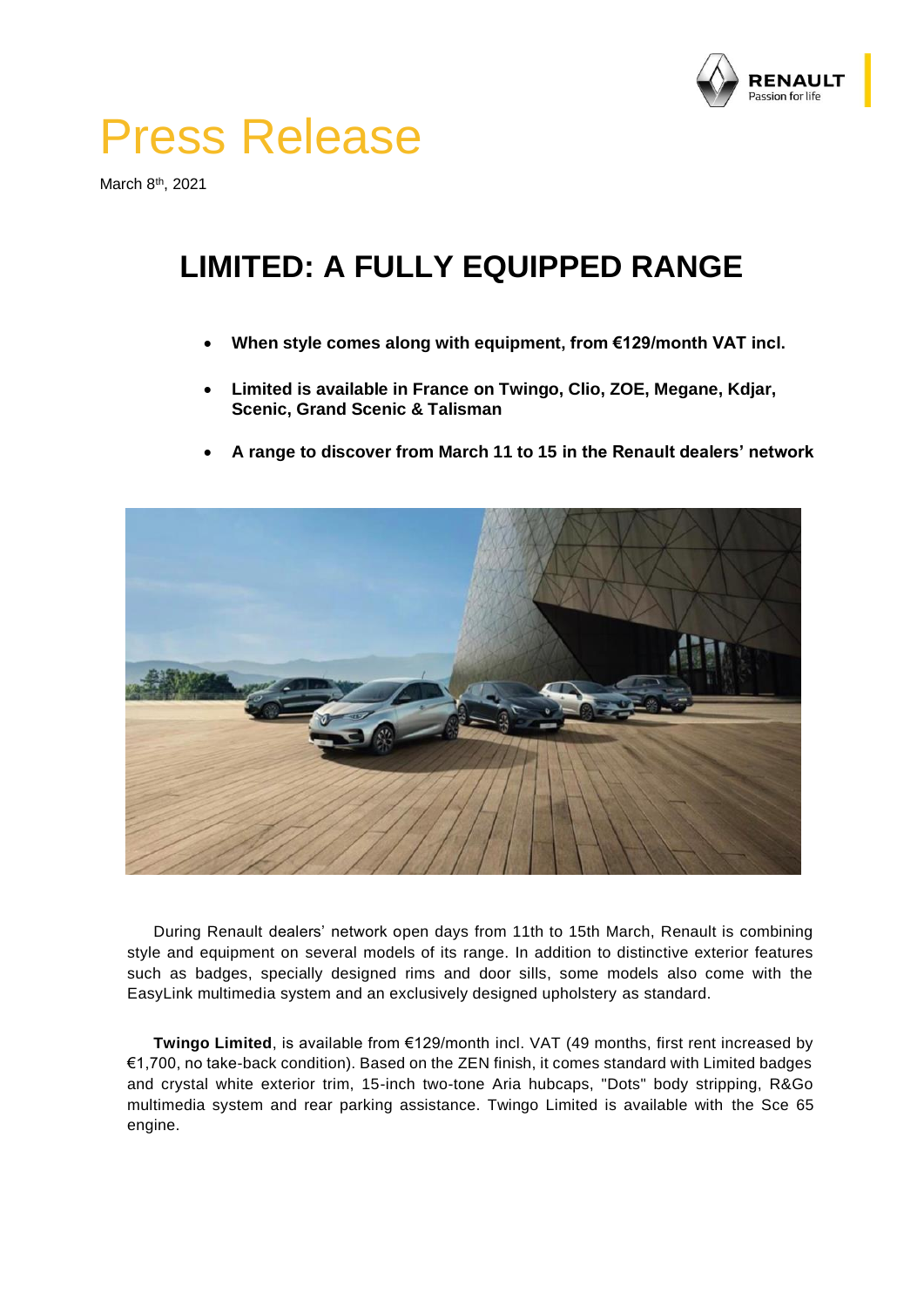**Clio Limited** also comes with specific exterior badges and door sills, and adds the Pure Vision LED headlamps and EasyLink multimedia system as standard/ In addition with 16' diamond wheels, rear parking assistance, black mirror shells and a special upholstery design on the seats. Clio Limited is available from €149/month incl. VAT (49 months fixed term lease, first rent increased by €2,100, subject to trade-in). Clio Limited is available in the Sce65, TCe90, TCe100 LPG and E-Tech 140 Hybrid petrol engines.

Based on the ZEN trim level, **ZOE Limited** comes with specific badges and door sills. Its exterior mirrors shells turn glossy black and the car is fitted with specially designed 16' Eridis diamond wheels. ZOE Limited is available from €199/month incl. VAT (37 months' rent, first rent plus €2,500, €7,000 financial incentive deducted). ZOE Limited is available with the R110 motor.

**Megane Limited** (hatchback), is based on the ZEN trim level, and features specially designed 16' diamond wheels, badges and door sills stamped "LIMITED", tinted rear side windows and black power-folding rearview mirrors. It also features special upholstery on the seats, front and rear parking sensors, EasyLink with 7' screen navigation, lane departure warning, overspeed warning with sign recognition and automatic high beam switching. Megane Limited is available from €249/month incl. VAT (49 months, first rent plus €3200, subject to trade-in). Megane Limited is available with Blue dCi 115 and Blue dCi 115 EDC diesel engines.

**Kadjar Limited** comes with many assets. From the ZEN finish, it adds specific badges and door sills, 17' Aquila diamond wheels, front chrome grille, shark antenna and black mirrors. For an assertive look, Kadjar Limited also features front and rear guards, roof bars and rear side windows and the over-tinted rear window. The interior comes with the R-Link 2 system with navigation, front and rear parking sensors with reverse camera, lane departure warning and overspeed warning. Modularity is complete with the Easy Break function that allows the rear seats to be folded from the touch of a button, as well as the passenger seat folding down function. Kadjar Limited is available from €269/month incl. VAT (49 months fixed term rental, first rent increased by €3200, subject to trade-in). Kadjar Limited is available with TCe 140 FAP and TCe 140 EDC FAP petrol engines.

**Scenic** and **Grand Scenic Limited** are adding to the ZEN version specific badges and door sills, 20' Eridis diamond-coated wheels, two-tone exterior paintwork, shark antenna and overtinted rear windows. In addition, Scenic and Grand Scenic Limited features R-Link 2 with navigation, front and rear parking assistance and hands-free key. Scenic and Grand Scenic Limited's One-Touch modularity allows the rear seats to be folded down in a flash from the R-Link 2 display or from the trunk-mounted control unit. The passenger seat can also be folded down. Scenic and Grand Scenic Limited are available with TCe 140 FAP and TCe 140 EDC FAP petrol engines.

**Talisman Limited** offers a range of equipment in addition to the ZEN finish. The external design features dedicated badges on the sides, the mirrors come in black for more singularity, combined with tinted glass and specific 18' wheels. Dedicated door sills and a special upholstery mixing fabric and synthetic leather on the seats, and the driver's seat has massaging functions.. Finally, Talisman Limited offers the 7' EasyLink with navigation, the protection package with rear view camera, front, rear and side parking sensors and blind spot warning. Talisman Limited and Talisman Estate Limited are available with the TCe 140 FAP and TCe 160 EDC FAP petrol engines as well as the Blue dCi 160 EDC diesel engine.